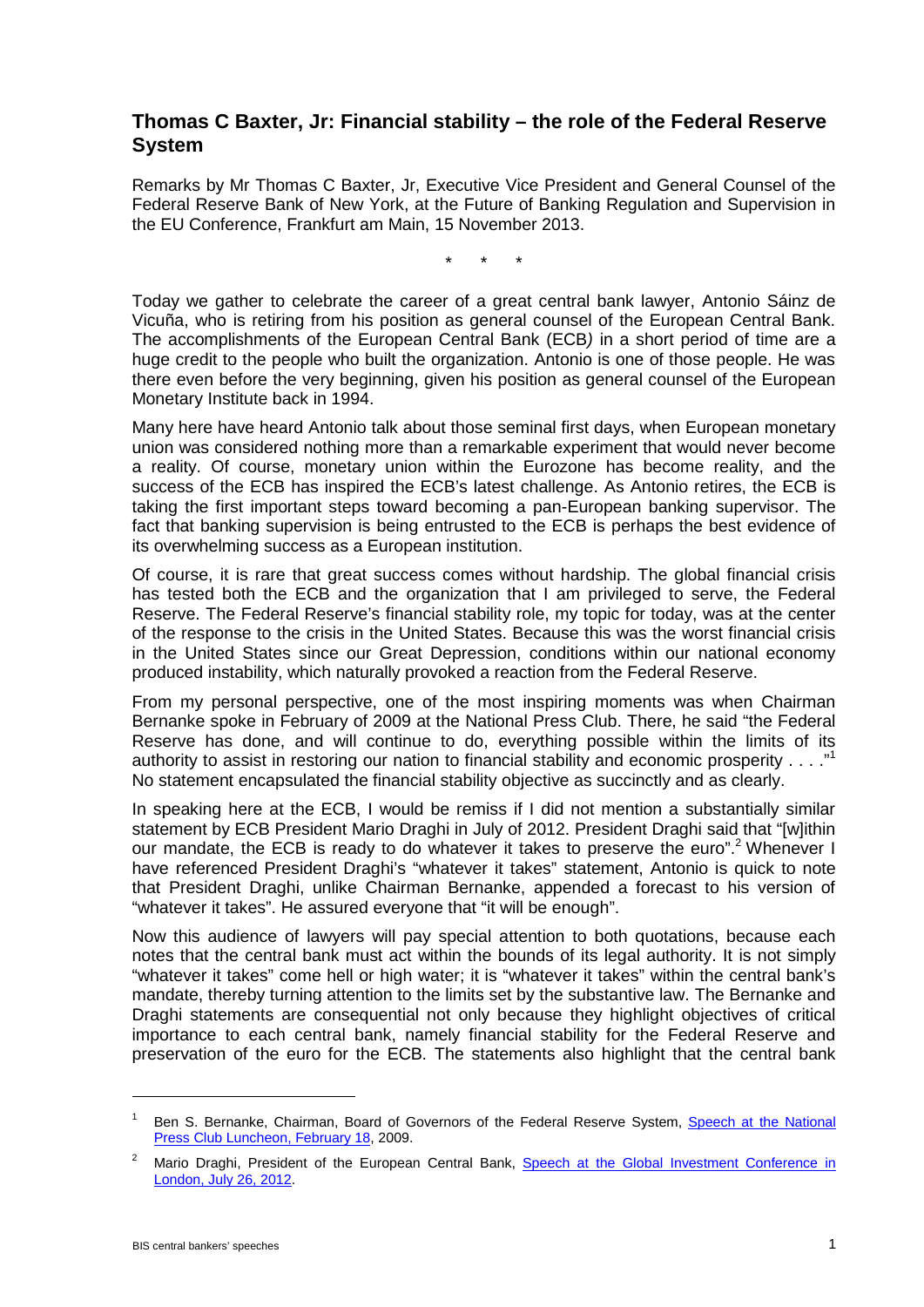objective is to be achieved within the boundaries set by the rule of law. Who is it that is called upon to declare and interpret the boundaries of the central bank mandate? It is the central bank's legal counsel.

I am asked periodically about the legal basis for the Federal Reserve's financial stability objective. Students of the Federal Reserve read our nearly 100-year-old enabling statute, the Federal Reserve Act, and cannot find the words "financial stability" anywhere in the Act. How, then, can financial stability be a part of the Federal Reserve's mandate? My response is that you do not need to see the words "financial stability" in the Federal Reserve Act for that to be a key part of our mandate. The Federal Reserve's financial stability mandate is seen in the penumbra of the Federal Reserve Act, and that is legally sufficient. Without trying to cover this important topic exhaustively as in a formal legal opinion or a brief filed with a court, let me outline here the essence of the analysis.

The starting point in every discussion of the Federal Reserve's mandate is Section 2A of the Federal Reserve Act, known to many as the dual mandate. It directs the Federal Reserve "to promote effectively the goals of maximum employment, stable prices, and moderate longterm interest rates."3 While there are actually three discrete objectives in the dual mandate, most economists would say that moderate long-term interest rates are a tool to produce maximum employment and price stability. Such economic reasoning also involves some clever and simple arithmetic – it reduces a tripartite mandate to a dual mandate. With respect to financial stability, leading economic thinkers would now say, and the financial crisis seems to offer us the perfect illustration, that price stability and maximum employment are possible only in a context of financial stability. This is an implicit part of what Chairman Bernanke was communicating at the National Press Club – until financial stability could be restored, the ability to achieve the goals of maximum employment and price stability through the monetary transmission mechanism were beyond the Federal Reserve's reach. Accordingly, the Federal Reserve used its monetary policy tools to lower the targeted Fed funds rate to zero. In addition, the Federal Reserve used its lender of last resort authorities in new and creative ways to restore financial stability to the U.S. economy.

When the crisis in the United States abated in late 2009, following the successful introduction of stress testing, the Federal Reserve began to speak about terminating some of its emergency facilities. These facilities had been introduced during the "whatever it takes" era, and when the Federal Reserve was executing the delicate task of winding these facilities down, the Federal Open Market Committee (FOMC) made clear that financial stability remained a key objective. For example, the Committee said in its release of December 16, 2009 that "[t]he Federal Reserve is prepared to modify these [wind down] plans if necessary to support financial stability and economic growth."<sup>4</sup>

The legal basis for deriving implied powers from the penumbra of other express powers is best seen in Justice Douglas classic opinion in *Griswold v. Connecticut.*<sup>5</sup> In the *Griswold*  case, the United States Supreme Court struck down a Connecticut law prohibiting the use of contraception. Justice Douglas' opinion struck that law down as inconsistent with a Constitutional right of privacy, notwithstanding that the U.S. Constitution nowhere mentions any such right, let alone even using the word "privacy". Justice Douglas noted that individual privacy concerns were protected by a series of express Constitutional provisions, like the Third Amendment's prohibition on quartering soldiers during peacetime, the Fourth Amendment's right to be free from unreasonable search or seizure, and the Fifth Amendment's right against self-incrimination. He also reasoned that "the First Amendment

-

 $3$  12 U.S.C. § 225a.

<sup>4</sup> [Federal Open Market Committee statement, December 16, 2009.](http://www.federalreserve.gov/newsevents/press/monetary/20091216a.htm)

<sup>5</sup> 381 U.S. 479 (1965).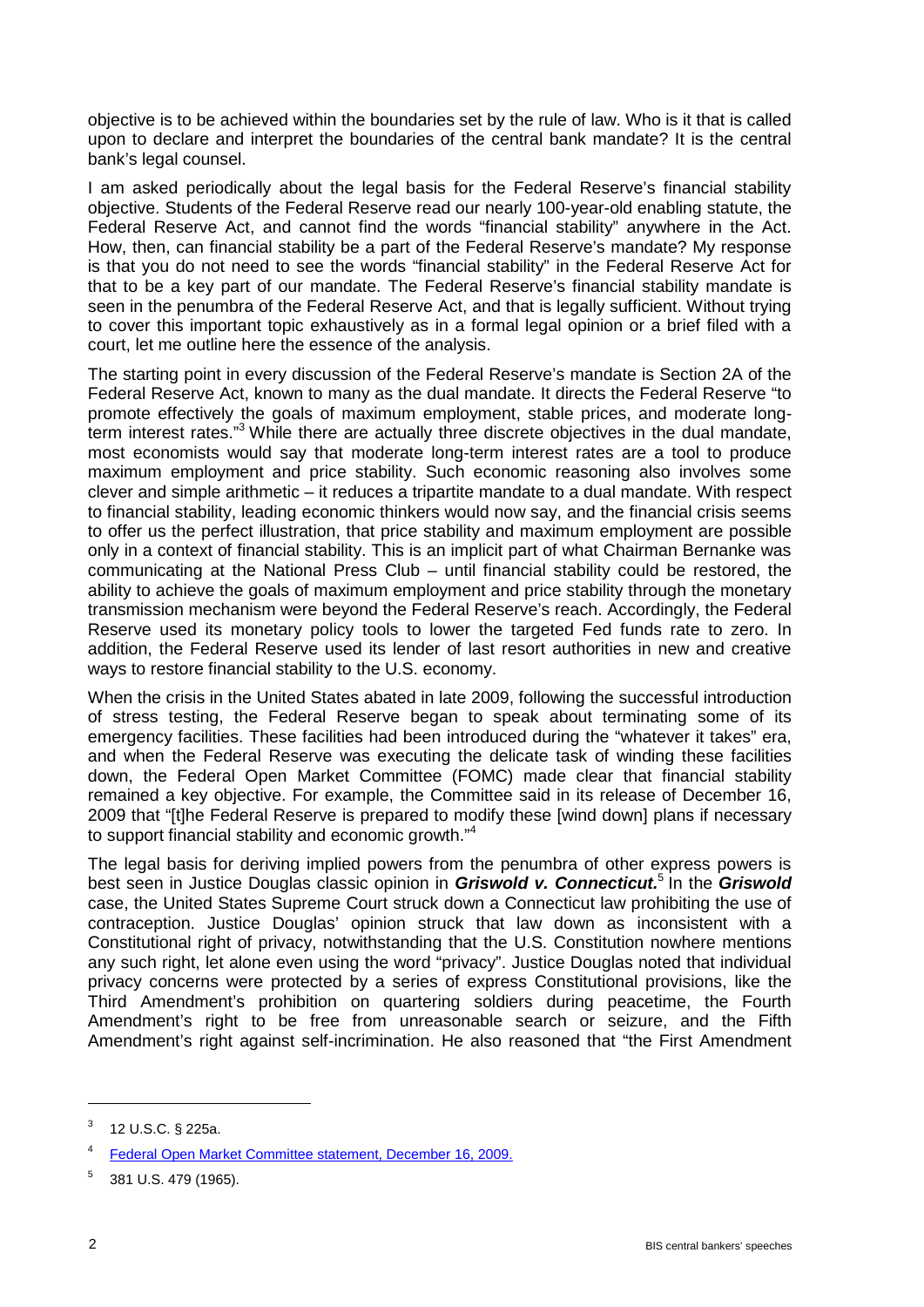has a penumbra where privacy is protected from governmental intrusion,"<sup>6</sup> in particular the right of association.

Similarly, the Federal Reserve Act has a penumbra where the Federal Reserve derives its mandate to ensure financial stability, such that it may achieve the Section 2A dual mandate of price stability and maximum employment. The key point here is that the Federal Reserve's financial stability mandate is derived from what lies in the penumbra, not from any express reference to financial stability in the Federal Reserve Act itself. Of course, in the wake of the financial crisis, the scope of Federal Reserve power was directly affected by remedial legislation.

The remedial legislative response to the financial crisis in the United States was the Dodd-Frank Act.<sup>7</sup> While the Federal Reserve Act did not use the words "financial stability", this was not the case with the Dodd-Frank Act. Instead of being observed in the penumbra, financial stability is an open and obvious topic of the new law. Title 1 of the Dodd-Frank Act is named the "Financial Stability Act of 2010."

One of Title 1's most consequential provisions is Section 165, which empowers the Board of Governors to develop enhanced prudential standards for systemically important financial institutions.<sup>8</sup> In a provision directly affecting central bank powers, the Congress instructs the Federal Reserve to develop prudential standards "to prevent or mitigate risks to the financial stability of the United States that could arise from the material financial distress or failure, or ongoing activities, of large interconnected financial institutions."<sup>9</sup> There are other provisions of the Dodd-Frank Act granting new powers to the Federal Reserve with respect to financial stability, and time does not permit me to review all of them here. One very obvious provision is the Dodd-Frank Act's Section 604, which amends the Bank Holding Company Act to direct the Federal Reserve to consider, when it evaluates an application for approval of a proposed acquisition, merger, or consolidation, whether it "would result in greater or more concentrated risks to the stability of the United States banking or financial system."<sup>10</sup> In commenting during a recent press conference about the Federal Reserve's objective as a consolidated supervisor of the holding company of many systemically important financial groups, Chairman Bernanke said "the primary goal of the consolidated supervision by the Fed is to make sure that the firms – the firm doesn't in any way endanger the stability of the broad financial system."11

Today, both the penumbra of the Federal Reserve Act and the express terms of the Dodd-Frank Act place financial stability within the Federal Reserve's legal mandate. During the crisis, the Federal Reserve needed to restore financial stability so that the Federal Reserve could work to achieve price stability and maximum employment. The effort at restoration caused us to explore techniques we had never used before, and, as Chairman Bernanke exhorted us, to do "whatever it takes." To succeed with this mission, lawyers at the Federal Reserve needed to interpret our authority in new and different ways, and we did so.

I hope that my remarks today reflect on that important function of counsel. The role of counsel, of course, does not end with interpreting legal authorities to address new and unanticipated challenges. It also involves patrolling the frontiers of our powers and

-

 $6$  Id. at 483.

<sup>7</sup> Dodd Frank Wall Street Reform and Consumer Protection Act, Pub. L. No. 111–203, 124 Stat. 1376 (2010).

<sup>8</sup> 12 U.S.C. § 5365.

 $9$  12 U.S.C. § 5365(a)(1).

 $10$  12 U.S.C. § 1842 (c)(7).

<sup>&</sup>lt;sup>11</sup> Ben S. Bernanke, Chairman, Board of Governors of the Federal Reserve System, September 18, 2013, Press [Conference.](http://www.federalreserve.gov/mediacenter/files/FOMCpresconf20130918.pdf)